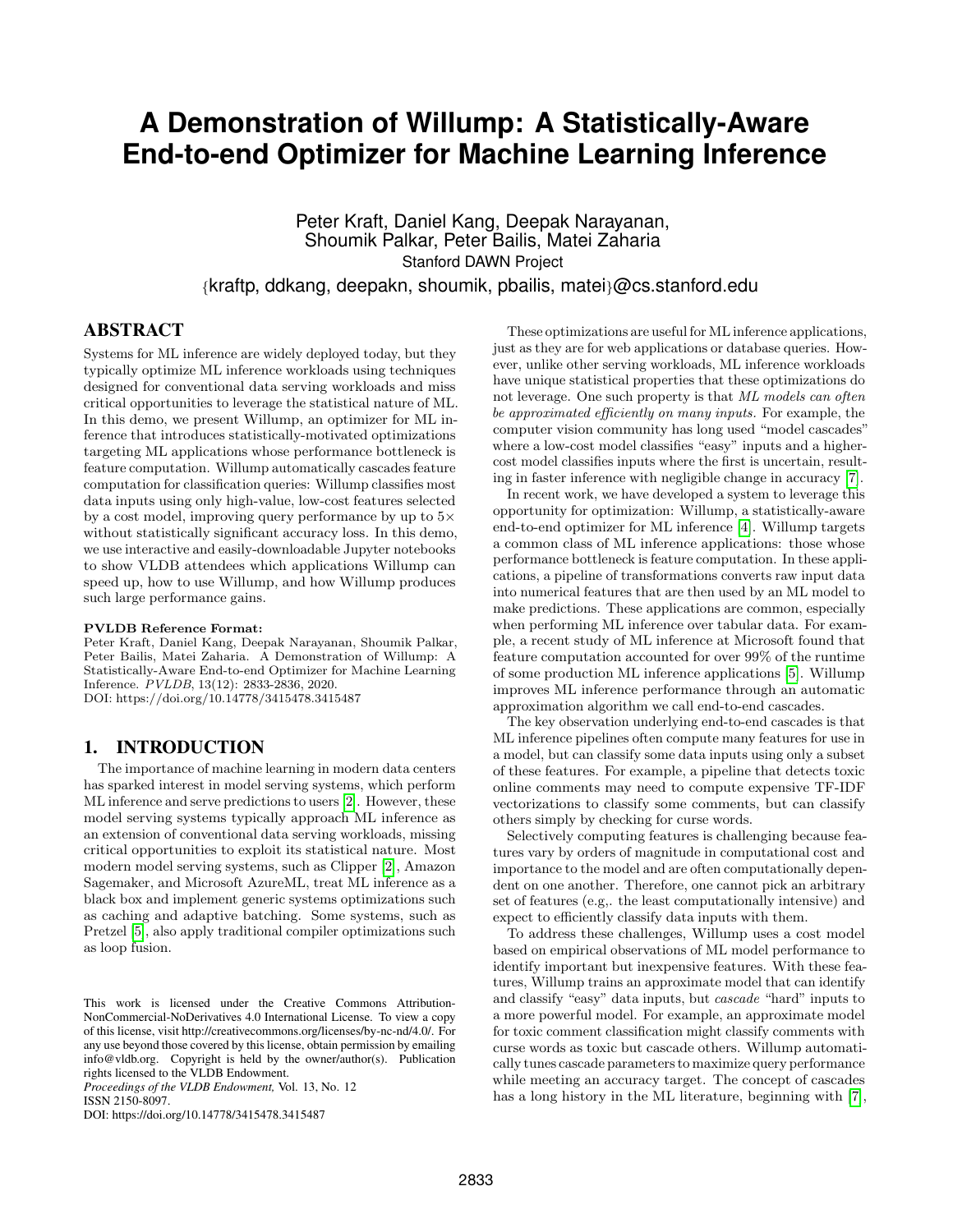but to the best of our knowledge, Willump is the first system to automatically generate feature-aware and model-agnostic cascades from input programs. Willump's cascades deliver speedups of up to  $5\times$  on real-world ML inference pipelines without a statistically significant effect on accuracy [\[4\]](#page-3-3).

Willump complements end-to-end cascades with powerful compiler optimizations. Willump compiles a subset of Python to machine code through the Weld system [\[6\]](#page-3-4), in the process applying optimizations such as loop fusion and vectorization. Compilation improves query throughput by up to  $4\times$  and query latency by up to  $400 \times [4]$  $400 \times [4]$ .

In this demo paper, we explain use cases for Willump in more detail (Section [2\)](#page-1-0), discuss Willump's design and optimizations (Section [3\)](#page-1-1), and sketch how we plan to demonstrate Willump (Section [4\)](#page-2-0), so VLDB attendees can visualize Willump transforming and optimizing real-world ML inference pipelines for dramatic performance increases.

#### <span id="page-1-0"></span>2. BACKGROUND

Willump optimizes ML inference applications whose performance is bottlenecked by feature computation. In such applications, ML inference is performed by a pipeline of transformations which receives raw input from clients, transforms it into numerical features (such as by computing statistics about a raw string input), and executes an ML model on the features to generate predictions. In this paper we define features as numerical inputs to an ML model.

It is relatively common for ML inference applications to be bottlenecked by feature computation, especially when using less expensive ML models such as linear classifiers and boosted trees. For example, a recent study of ML inference at Microsoft found feature computation accounted for over 99% of the runtime of some production ML inference applications [\[5\]](#page-3-1). Feature computation often dominates performance because it encompasses many common but relatively expensive operations in machine learning, such as querying remote data stores [\[1\]](#page-3-5).

Recent developments in automated machine learning (AutoML) on tabular data have increased the importance of feature computation. Researchers have developed algorithms such as Google AutoML Tables and Deep Feature Synthesis [\[3\]](#page-3-6) to automatically generate ML inference pipelines dependent on powerful but computationally expensive features. Willump optimizes the performance of these pipelines [\[4\]](#page-3-3).

We diagram an ML inference pipeline in Figure [1.](#page-1-2) This pipeline, which we call Toxic, is a simplified version of one of our real-world benchmark pipelines [\[4\]](#page-3-3). It predicts whether an online comment is toxic. Toxic transforms an input string into numerical features with two TF-IDF vectorizers: one word-level and one character-level. Toxic then executes a logistic regression model on these features to predict whether the input was toxic. In the real pipeline Toxic is based on, feature computation accounts for over 99% of runtime.

## <span id="page-1-1"></span>3. WILLUMP OVERVIEW

#### 3.1 Architecture

Willump is an optimizer for ML inference pipelines. Willump users write ML inference pipelines in Python as functions from raw inputs to model predictions. Specifically, these functions must register model training, prediction, and scoring functions, must be written as a series of explicit Python function



<span id="page-1-2"></span>Figure 1: A simplified toxic comment classification pipeline. The pipeline computes word- and character-level TF-IDF features from a string and predicts from them with a logistic regression model.



<span id="page-1-3"></span>Figure 2: A diagram of Willump's architecture. Willump infers a transformation graph from a user pipeline, optimizes it, compiles it through Weld, and returns an optimized pipeline.

calls, and must represent data using NumPy arrays, SciPy sparse matrices, or Pandas DataFrames.

Willump operates in three stages: graph construction, optimization and compilation. First, Willump's graph construction stage converts an ML inference pipeline into a graph of transformations, such as Figure [1.](#page-1-2) Then, Willump's optimization stage applies the end-to-end cascades optimization to the transformation graph. Finally, Willump's compilation stage transforms the optimized graph back into a Python function. In the process, it compiles some graph nodes to optimized machine code using Weld [\[6\]](#page-3-4). We diagram this architecture in Figure [2.](#page-1-3) This demo paper will focus on the optimization stage and end-to-end cascades.

#### 3.2 Automatic End-to-End Cascades

End-to-end cascades speed up ML inference pipelines that perform classification by classifying some data inputs with an approximate model dependent on a subset of the original model's features. When using cascades, Willump first attempts to classify each data input with the approximate model. Willump returns the approximate model's prediction if its confidence exceeds a threshold, which we call the cascade threshold, but otherwise computes all remaining features and classifies with the original model. This is shown in Figure [3.](#page-2-1)

Willump automatically constructs end-to-end cascades from an ML inference pipeline, its training data, and an accuracy target. First, Willump partitions features into computationally independent groups and computes their computational cost and importance to the model. Then, Willump identifies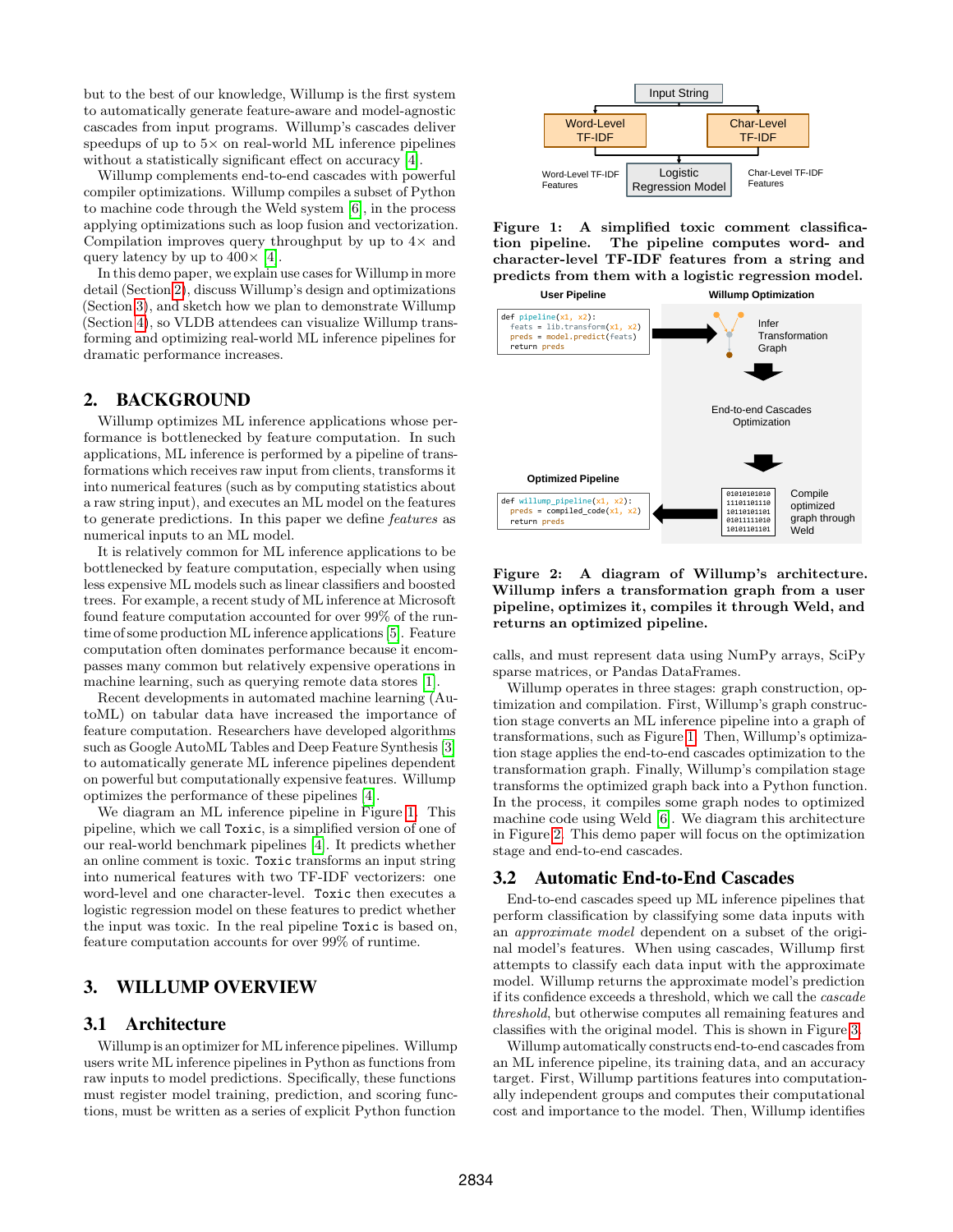

<span id="page-2-1"></span>Figure 3: Willump's cascades optimization. Willump attempts to predict data inputs using the approximate model, but cascades to the original model if the approximate model is not confident.

several sets of computationally inexpensive but predictively powerful features. For each selected set of features, Willump trains an approximate model, chooses a cascade threshold based on the accuracy target, and uses these to estimate the cost of accurately making predictions using cascades with those features. Willump constructs cascades using the selected set of features that minimizes this cost. We discuss this algorithm in more detail in the original Willump paper [\[4\]](#page-3-3).

#### <span id="page-2-0"></span>4. DEMONSTRATION

At VLDB 2020, we will present a demo showcasing how Willump's optimizations improve the performance of realworld ML inference pipelines. To facilitate virtual attendance and maximize Willump's accessibility, we have created a simplified version of Willump specifically for VLDB, implementing Willump's cascades optimization in < 500 lines of code with no external dependencies and a user-friendly interface. It is available on GitHub here: [https://github.](https://github.com/stanford-futuredata/Willump-Simple) [com/stanford-futuredata/Willump-Simple](https://github.com/stanford-futuredata/Willump-Simple). We have implemented our demo in Jupyter notebooks using this simplified Willump implementation so attendees can access it from the comfort of their homes. In the notebooks, attendees will interactively step through the stages of Willump's cascades optimization, learning how choices of features or parameters affect cascades behavior. After the demo, attendees will understand the performance benefits Willump offers and how Willump produces them.

Attendees first select an ML inference application to demonstrate. We provide Jupyter notebook demos corresponding to several of the applications benchmarked in the original Willump paper. These applications, curated from highaccuracy entries in major data science competitions, cover a diverse range of problem domains from music recommendation to content moderation.

In each notebook, attendees interactively step through the process of Willump optimizing an ML inference pipeline and experiment with Willump's optimizations. The notebooks begin with the Python code for the target ML application and Willump's optimization interface, demonstrating how Willump is used in practice. In Figure [4,](#page-2-2) we show the code for the Music benchmark, which performs music recommendation by querying precomputed features from a remote data store. We expect attendees will first run this code unmodified, but they can freely modify it (for example, by removing features) to observe the effects on performance.

| @willump execute(predict function=music predict,                            |
|-----------------------------------------------------------------------------|
| confidence function=music confidence,                                       |
| predict cascades params=cascades dict)                                      |
| def music eval pipeline(data, model):                                       |
| user latent features = get features from redis(data, name="features uf")    |
| song latent features = get features from redis(data, name="features sf")    |
| user cluster features = get features from redis (data, name="uc features")  |
| song_cluster_features = get_features_from_redis(data, name="sc_features")   |
| artist cluster features = get features from redis(data, name="ac features") |
| user features = qet features from redis(data, name="us features")           |
| song features = get features from redis(data, name="ss features")           |
| artist features = qet features from redis(data, name="as features")         |
| genre features = get features from redis(data, name="gs features")          |
| city features = qet features from redis(data, name="cs features")           |
| ages features = get features from redis(data, name="ages features")         |
| language features = get features from redis(data, name="ls features")       |
| qender features = qet features from redis(data, name="gender features")     |
| composer features = qet features from redis(data, name="composer features") |
| lyrs features = qet features from redis(data, name="lyrs features")         |
| sns features = get features from redis(data, name="sns features")           |
| stabs features = qet features from redis(data, name="stabs features")       |
| stypes features = get features from redis(data, name="stypes features")     |
| regs features = get features from redis(data, name="regs features")         |
| return music predict (model,                                                |
| (user latent features, song latent features,                                |
| user cluster features, song cluster features,                               |
| artist cluster features, user features, song features,                      |
| artist_features, genre_features, city_features, ages_features,              |
| language features, gender features, composer features,                      |
| lyrs features, sns features, stabs features, stypes features,               |
| regs features])                                                             |
|                                                                             |

<span id="page-2-2"></span>Figure 4: The Python code for Music, performing music recommendation by querying pre-computed features from a remote data store.

| Feature: user latent features    | Cost: | 1.000 Importance:         | 0.102 |
|----------------------------------|-------|---------------------------|-------|
| Feature: user cluster features   | Cost: | 1.000 Importance:         | 0.040 |
| Feature: song cluster features   | Cost: | 1.000 Importance:         | 0.039 |
| Feature: sns features            | Cost: | 1.000 Importance:         | 0.033 |
| Feature: song latent features    | Cost: | 1.000 Importance:         | 0.023 |
| Feature: stabs features          | Cost: | 1.000 Importance:         | 0.016 |
| Feature: user features           | Cost: | 1.000 Importance:         | 0.015 |
| Feature: artist cluster features | Cost: | 1.000 Importance:         | 0.011 |
| Feature: stypes features         | Cost: | 1.000 Importance:         | 0.008 |
| Feature: regs features           | Cost: | 1.000 Importance:         | 0.007 |
| Feature: city features           | Cost: | 1.000 Importance:         | 0.006 |
| Feature: genre features          | Cost: | 1.000 Importance:         | 0.005 |
| Feature: ages features           | Cost: | 1.000 Importance:         | 0.004 |
| Feature: language features       | Cost: | 1.000 Importance:         | 0.002 |
| Feature: artist features         | Cost: | 1.000 Importance:         | 0.002 |
| Feature: gender features         | Cost: | 1.000 Importance:         | 0.001 |
| Feature: composer features       | Cost: | 1.000 Importance:         | 0.000 |
| Feature: song features           | Cost: | 1.000 Importance: - 0.001 |       |
| Feature: lyrs features           | Cost: | 1.000 Importance: -0.001  |       |

<span id="page-2-3"></span>Figure 5: Music feature statistics. Willump measures the computational cost and permutation importance of all features.

```
Total feature cost: 19,000 Selected feature cost cutoff: 4,750
Selected features:
         user latent features
         user_cluster_features<br>song_cluster_features
         sns features
Confidence threshold: 0.600 Percentage of inputs approximated: 0.835
Expected Query Cost = Percent Approximated * Selected Feature Cost +
                       Percent Not Approximated * Total Feature Cost<br>= 0.835 * 4.000 + 0.165 * 19.000 = 6.480Projected speedup: 2.932
```
<span id="page-2-4"></span>Figure 6: Feature selection and cost estimation in Music. Willump selects high-value, low-cost features, trains an approximate model from them, empirically determines what percentage of inputs can be accurately approximated, and estimates the resulting speedup from approximation.

In the next part of the demo, attendees watch Willump optimize the chosen ML inference pipeline, learning about Willump's optimizations in the process. First, Willump computes the computational cost and importance to the model of all the pipeline's features and reports them to the user. For example, in Figure [5,](#page-2-3) Willump determines that all features in Music have the same cost (because they are precomputed and need only be queried from a remote database), but importances vary greatly.